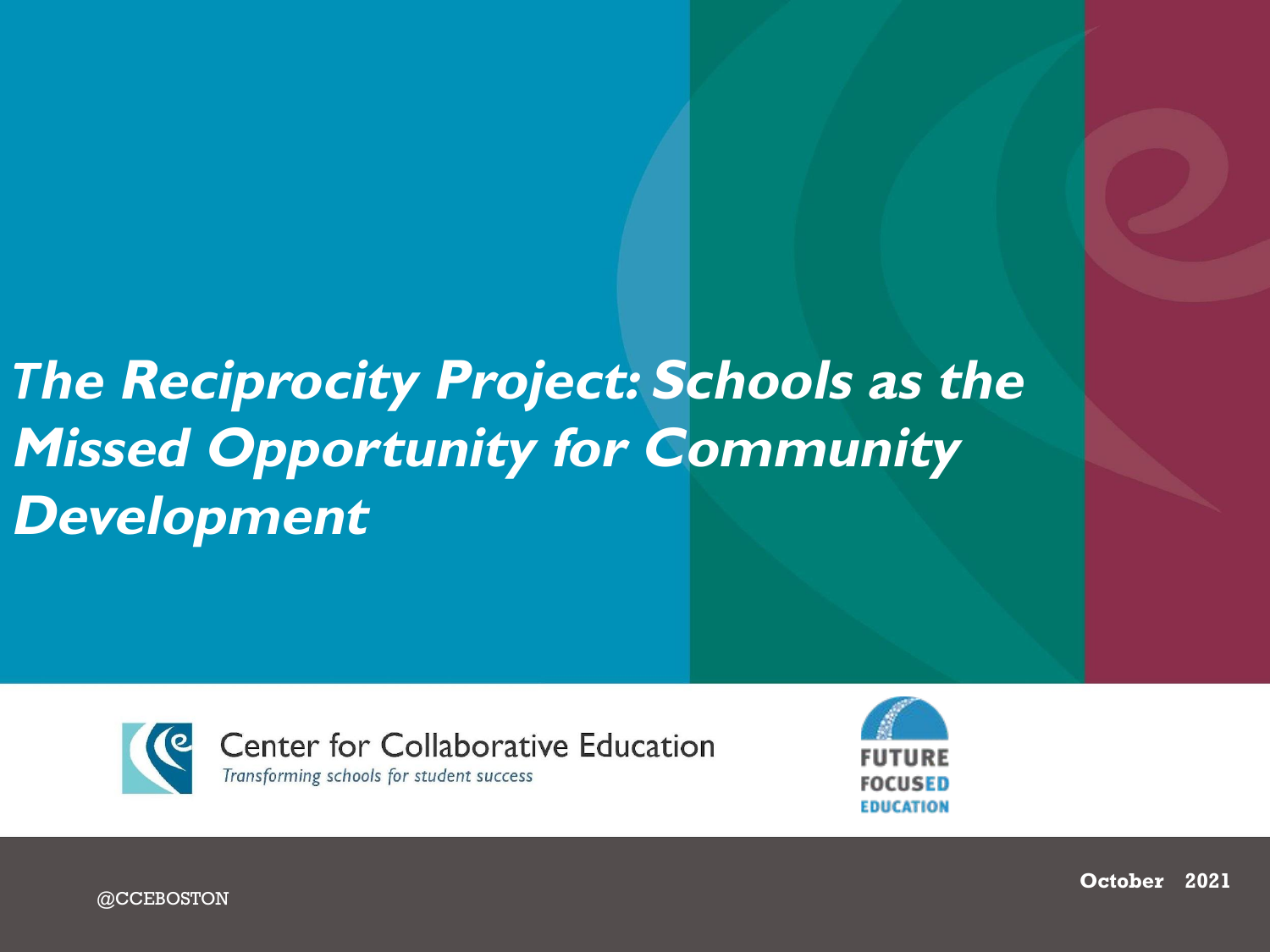## CCE Mission

To partner with schools, districts, and their communities to ensure that students succeed and communities thrive.

## FFE Mission

To create healthier and more prosperous communities by advancing the best education for the students who need it the most.



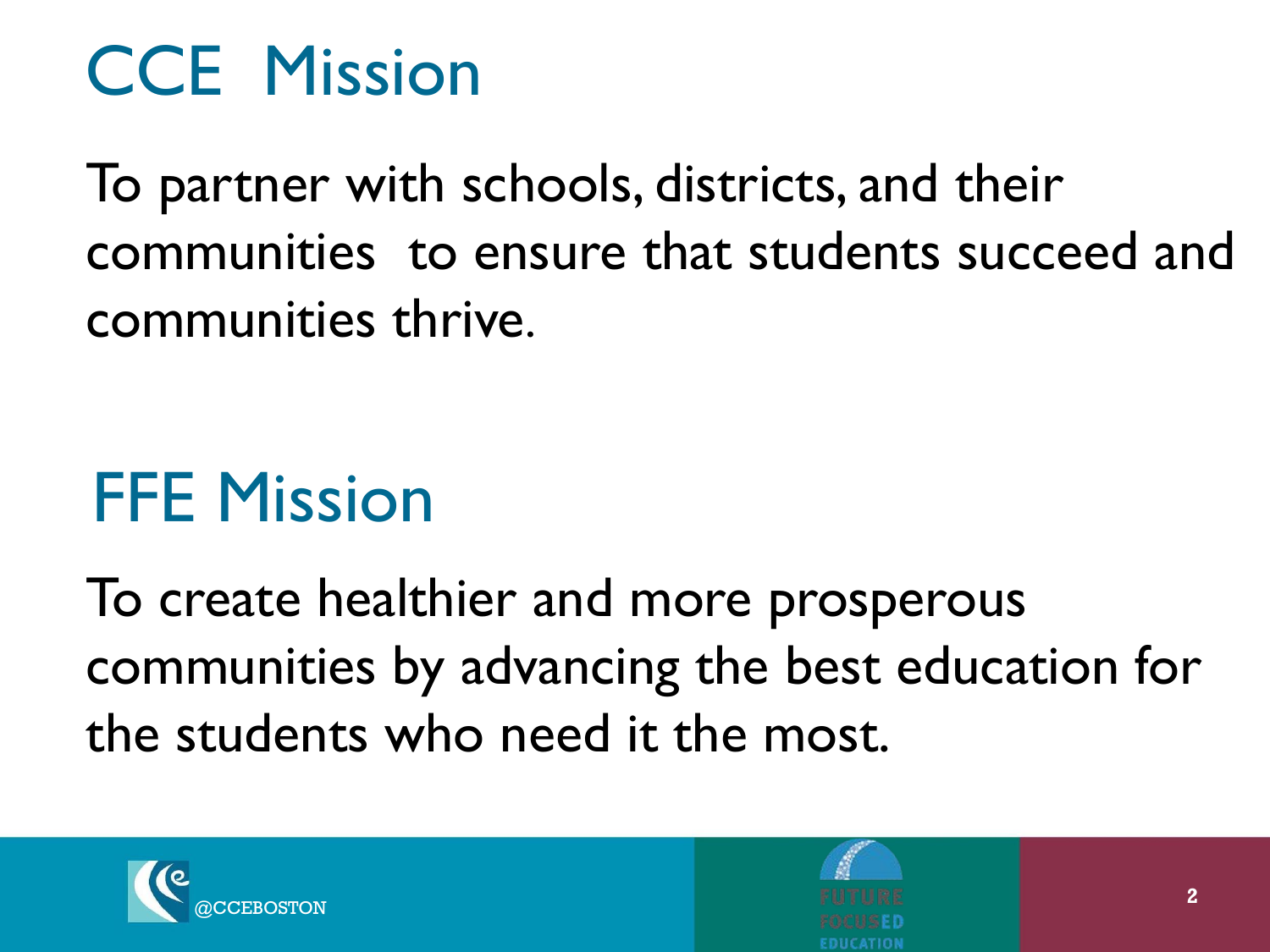## Reciprocity Partners

**Samantha Diaz, Director of Office of Public Charter School, Pillsbury United Communities**authorizes and oversees charter schools that boldly engage and affirm all students in innovative, challenging, authentic, relevant and equitable learning opportunities. [SamanthaD@pillsburyunited.org](mailto:SamanthaD@pillsburyunited.org) <https://pillsburyunited.org/programs/charter-schools/>

**Miguel Angel Acosta, Co-Director EarthCare**-Earth Care was founded in 2001 and is celebrating its 20th anniversary this year! Our mission is to educate and empower young people, families and community members to create healthy, just, and sustainable communities. Our office is located in Santa Fe, NM and we provide programming for youth and families in Santa Fe and from surrounding Pueblos.

[miguel@earthcarenm.org](mailto:miguel@earthcarenm.org) <https://www.earthcarenm.org>

**Orlando Perilla, Chairman and CEO of the Harbor Point Community Task Force-**Founded in 1970's its mission is to secure a decent living and environment and promote the social welfare of the poor, indigent and underprivileged in Harbor Point**.** 

[edperill@comcast.net](mailto:edperill@comcast.net)



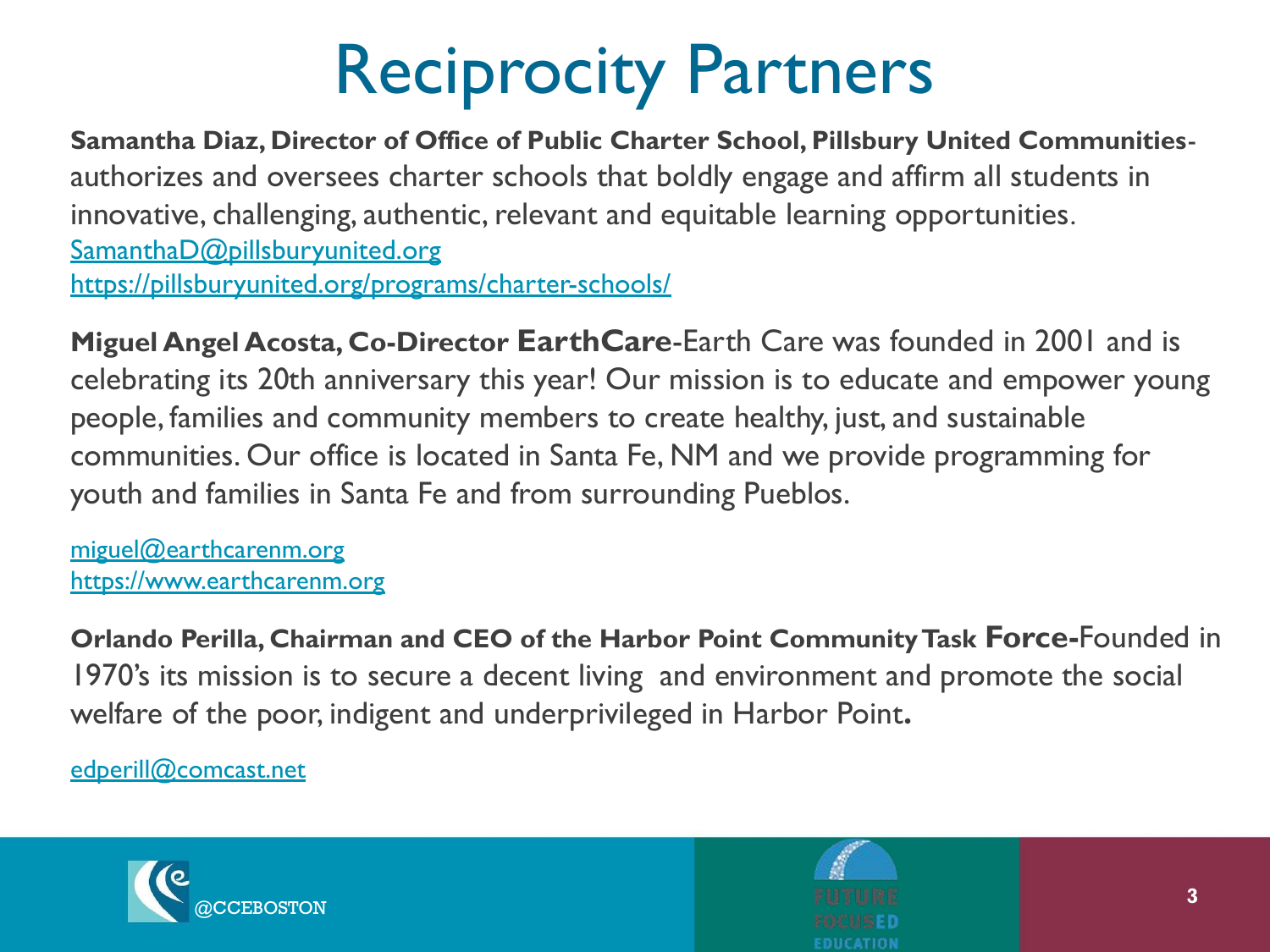# The Reciprocity Project

#### **Our Ears & Your Voices will Create New Choices**

- How do we work with communities to become healthier and more prosperous by using schools as a tool for Reciprocity?
- How do we reimagine community ownership of schools as the driver for re-entry post COVID-19 and beyond?
- The 3R's: Reading, Writing and Arithmetic are not enough; we also need the New 3R's: Respect, Relationships and **Reciprocity**

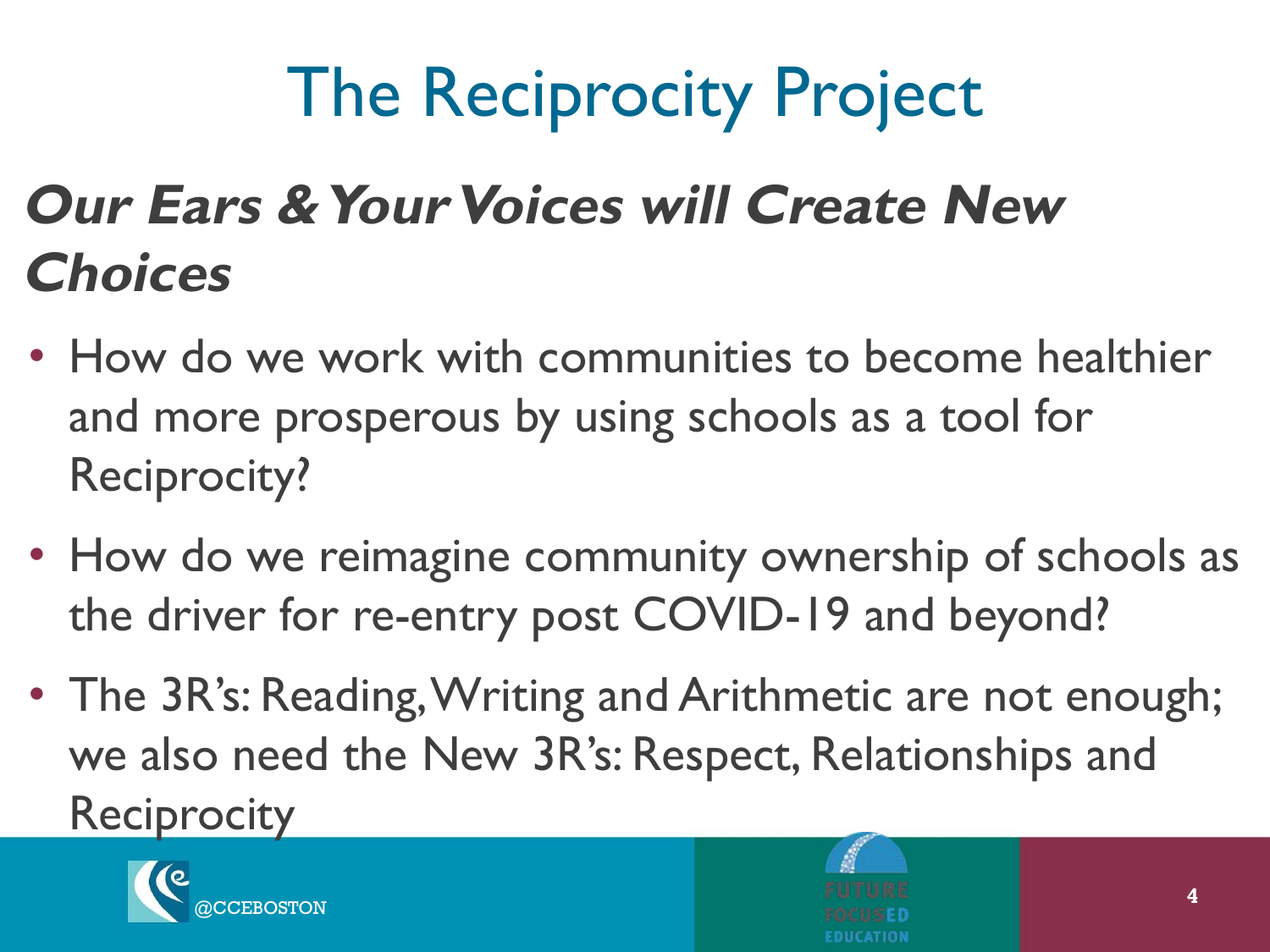### Basic Assertions

• The primary role of public schools should be to make their communities healthier and more prosperous.

• We can no longer afford to accept the consequences wrought by the outdated design of our schools.

• Schools are a pivotal element of racial, economic and social justice and we think they are letting us down**.** 



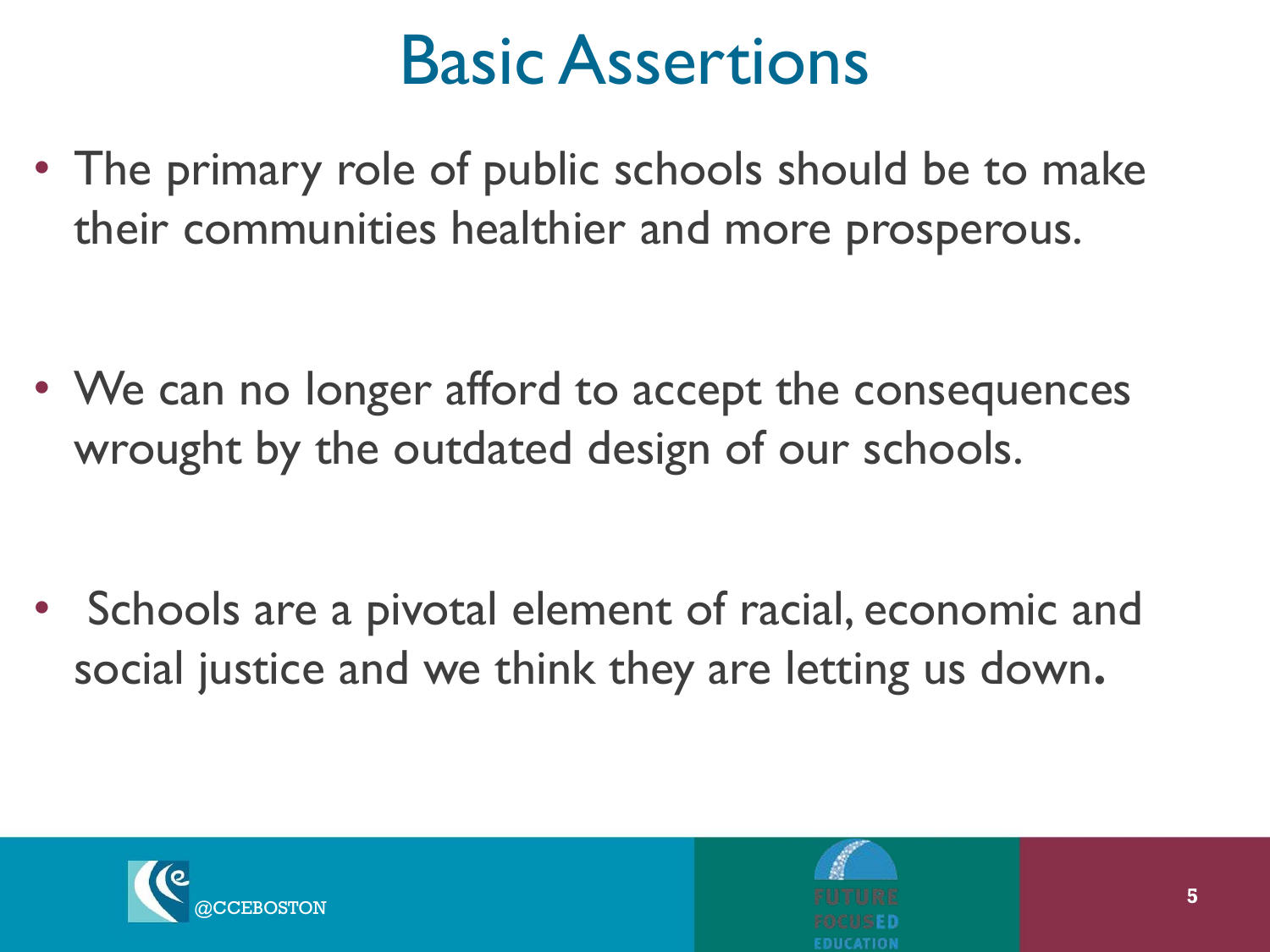# Reciprocity Principles

#### **We partner with communities that want and understand:**

- The purpose of school should be to serve as a driver for community development so that students succeed and communities thrive.
- It takes a community to raise a school, and reciprocity schools will be designed and driven by community needs, with full community voice and ownership.
- The reciprocal schools that result, will necessarily vary between communities. One-size solutions can be as harmful as the problems that preceded them.

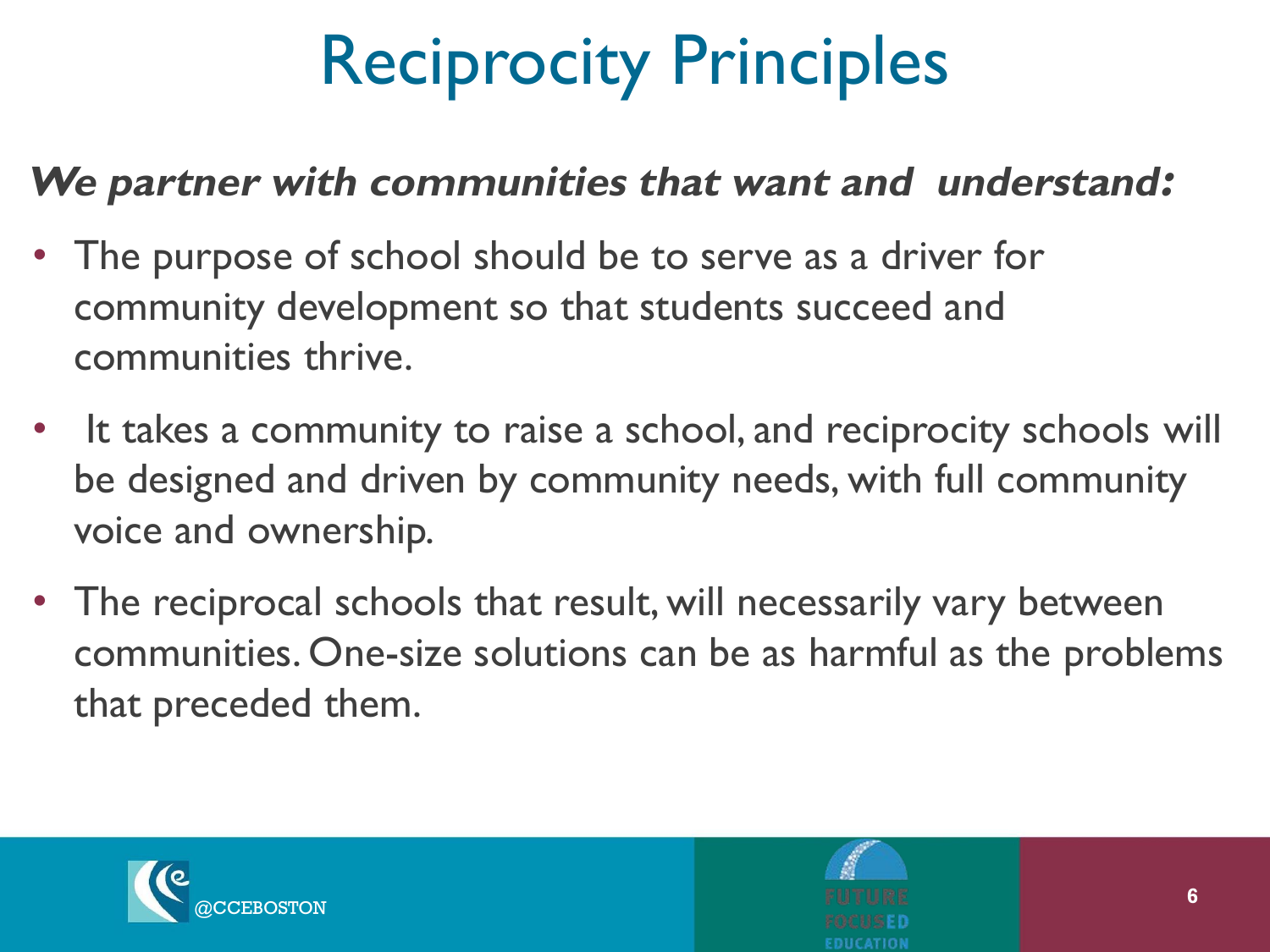# Reciprocity Drivers for Impact

- Enhance Community Voice and Ownership
- Address for Negative Social Determinants
- Address for Educational Equity
- Address for Ineffective Model of School
- Enhance Leadership for Sustainable Success



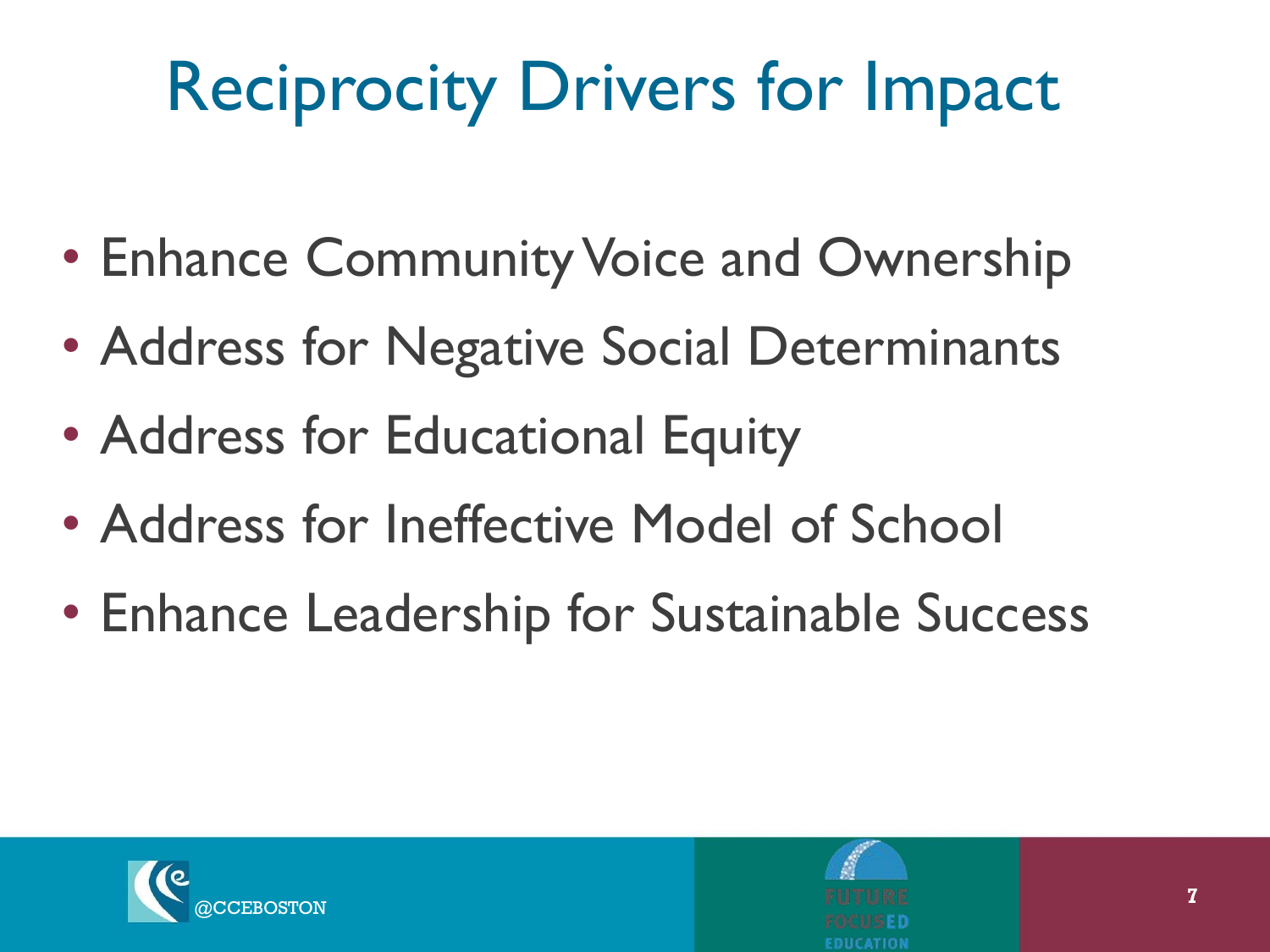## Key Questions

- What are the assets in your community?
- What is your vision for your community?
- What are the barriers to this vision?
- What does the school need to do to make this vision happen?
- What questions do you have for us?